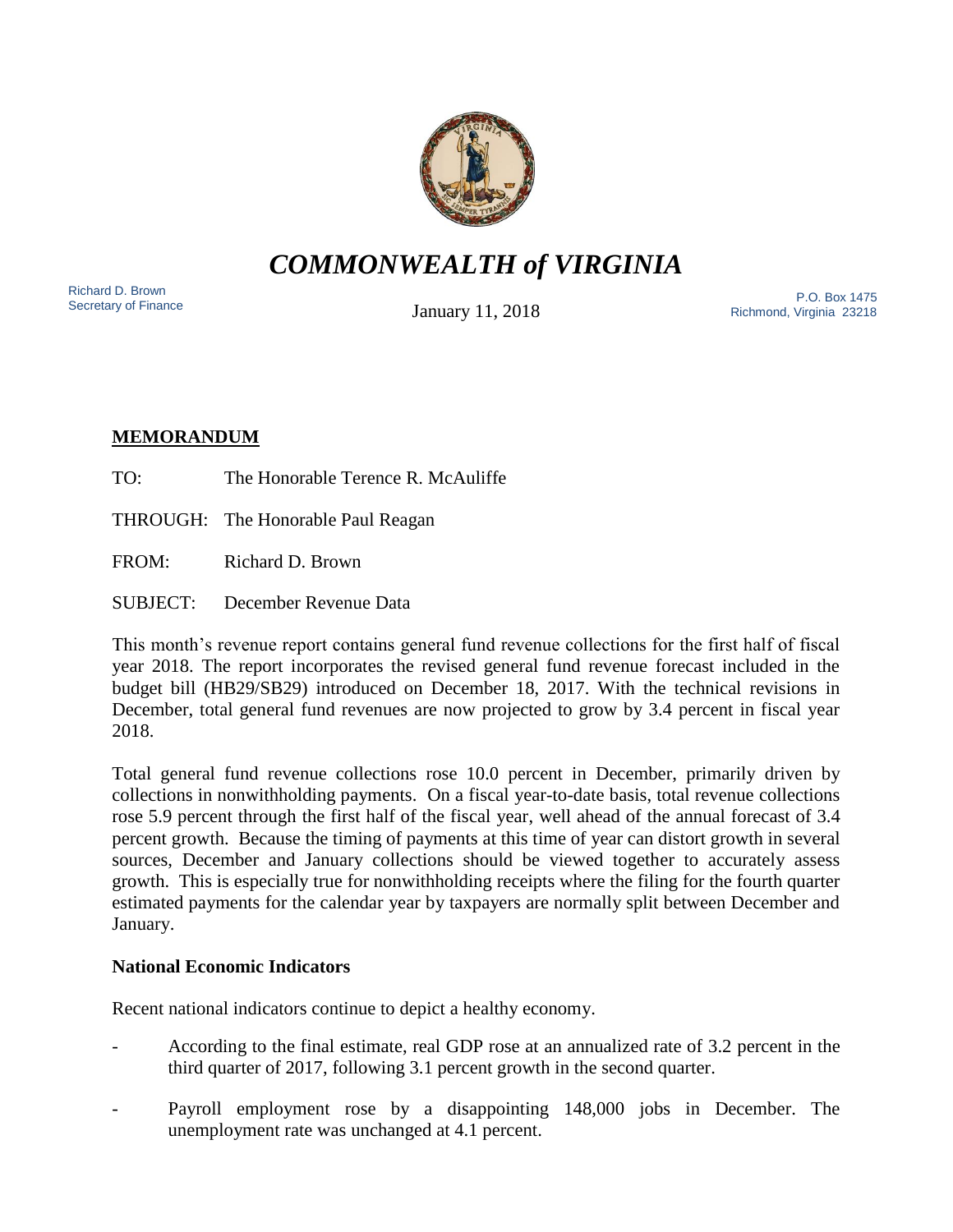January 11, 2018 Page 2 of 4

- Initial claims for unemployment rose by 3,000 to 250,000 during the week ending December 30. The four-week moving average rose by 3,500 to 241,750.
- The Conference Board's index of leading indicators rose 0.4 percent in November following a 1.2 percent increase in October, suggesting the economic expansion should continue.
- The Conference Board's index of consumer confidence dropped from 128.6 to 122.1 in December. The present conditions component increased while the expectations component declined for the month.
- Conditions in the manufacturing sector were somewhat weaker than expected in November. The Institute of Supply Management index fell from 58.7 to 58.2, but remains solidly in expansionary territory.
- The CPI rose 0.4 percent in November after a 0.1 percent increase in October. The index stands 2.2 percent above November 2016. Core inflation (excluding food and energy prices) rose by 0.1 percent and is 1.7 percent above a year ago.
- At its December meeting, the Federal Reserve raised the federal funds target rate by 25 basis points to 1.25 to 1.50 percent.

### **Virginia Economy**

In Virginia, payroll employment grew 0.9 percent in November from a year ago. Northern Virginia posted growth of 1.1 percent; Hampton Roads declined 0.8 percent; and Richmond-Petersburg rose 1.4 percent. The seasonally adjusted unemployment rate rose 0.1 percentage point to 3.7 and stands 0.4 percentage point below November of 2016.

The Virginia Leading Index rose 0.3 percent in November after increasing 0.1 percent in October. Auto registrations, initial claims, and the U.S. Leading Index improved in November while future employment decreased. The Bristol and Staunton indexes declined in November while the Harrisonburg index was unchanged; the remaining eight regional indexes increased in November.

### **December Revenue Collections**

Total general fund revenue collections rose 10.0 percent in December, primarily driven by collections in nonwithholding payments. On a fiscal year-to-date basis, total revenue collections rose 5.9 percent through the first half of the fiscal year, well ahead of the annual forecast of 3.4 percent growth. Because the timing of payments at this time of year can distort growth in several sources, December and January collections should be viewed together to accurately assess growth.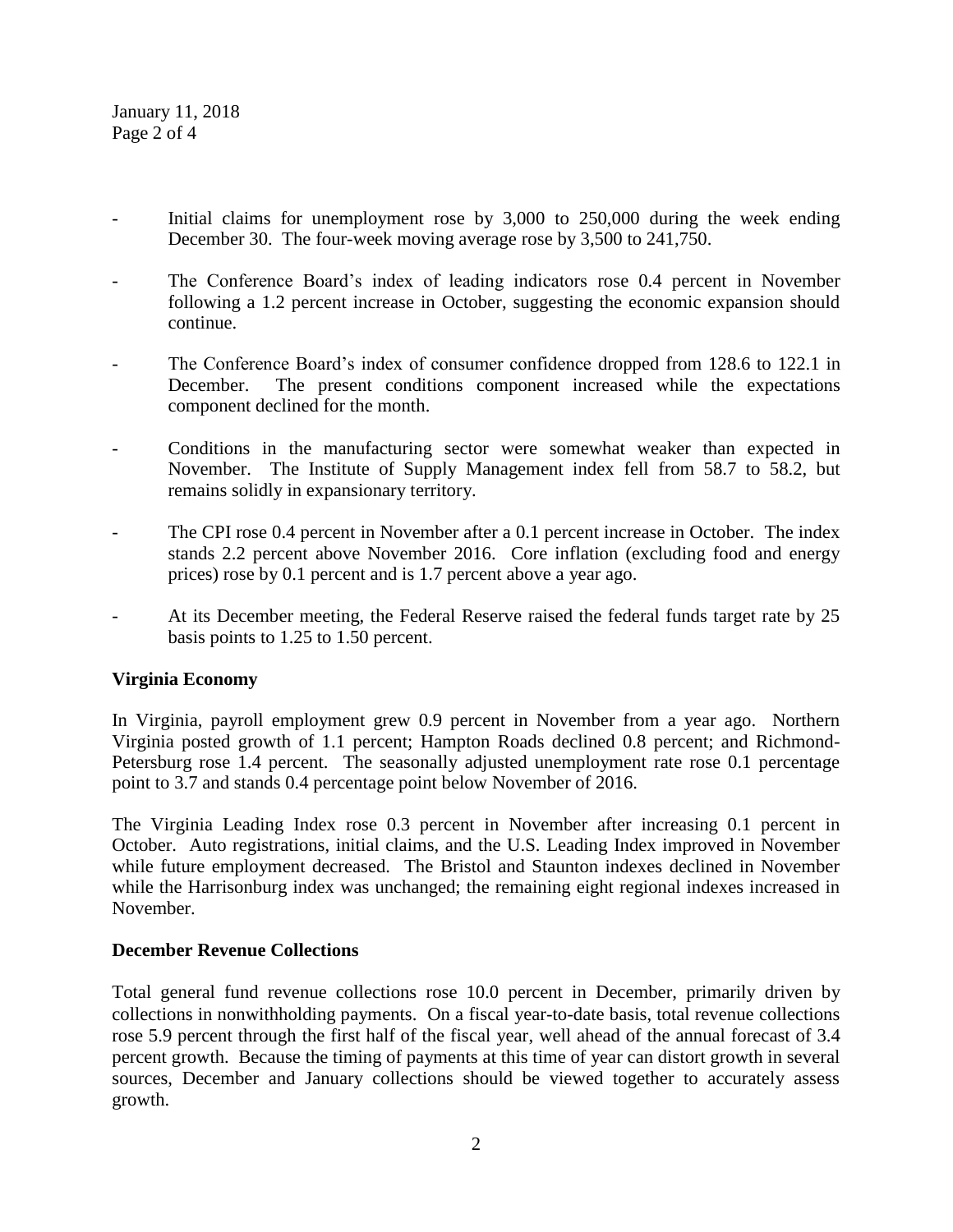January 11, 2018 Page 3 of 4

*Net Individual Income Tax (70% of general fund revenues)*: Through December, collections of net individual income tax rose 6.1 percent from the same period last year, ahead of the annual estimate of 3.4 percent growth. Performance in each component of individual income tax is as follows:

*Individual Income Tax Withholding (64% of general fund revenues)*: With one less deposit day than December of last year, collections of payroll withholding taxes fell 1.8 percent for the month. Year-to-date, collections rose 3.0 percent, trailing the annual estimate of 3.5 percent growth.

*Individual Income Tax Nonwithholding (16% of general fund revenues)*: Collections in nonwithholding were \$403.8 million compared with \$165.0 million in December of last year, an increase of 144.7 percent. Year-to-date, collections for the first half of the fiscal year rose by 30.6 percent and are well ahead of the annual estimate of 4.3 percent growth.

December and January are significant months for collections in this source, and receipts can be distorted by the timing of payments. Taxpayers have until January 16 to submit their fourth estimated payment for tax year 2017 and some of these payments are received in December. It appears some payments normally received in January were received in December this year. A clearer assessment of growth will be possible at the end of January, when all quarterly payments have been received and December and January collections can be considered together.

*Individual Income Tax Refunds*: December is not a significant month for refund activity, as it concludes tax year 2016 refund processing. Through December, the Department of Taxation issued \$289.0 million in refunds compared to the forecast of \$287.3 million for the first six months of the fiscal year.

*Sales Tax (18% of general fund revenues)*: Collections of sales and use taxes, reflecting November sales, were flat in December. November represents the beginning of the holiday shopping season and a clearer assessment of the season will be possible after receiving December sales tax payments due in January. On a year-to-date basis, collections have risen 3.8 percent, above the annual estimate of 3.0 percent growth.

*Corporate Income Tax (5% of general fund revenues)*: As the result of recent federal legislation and administrative action by the IRS, corporations now have a seven-month filing extension for Virginia income tax purposes. With the seven-month filing extension, corporate extension returns were due in November this year rather than October.

December is a significant month for corporate income tax collections as quarterly estimated payments are due for most corporations. With the main refunding season completed and the first two estimated payments received, collections of corporate income taxes grew 22.1 percent on a year-to-date basis.